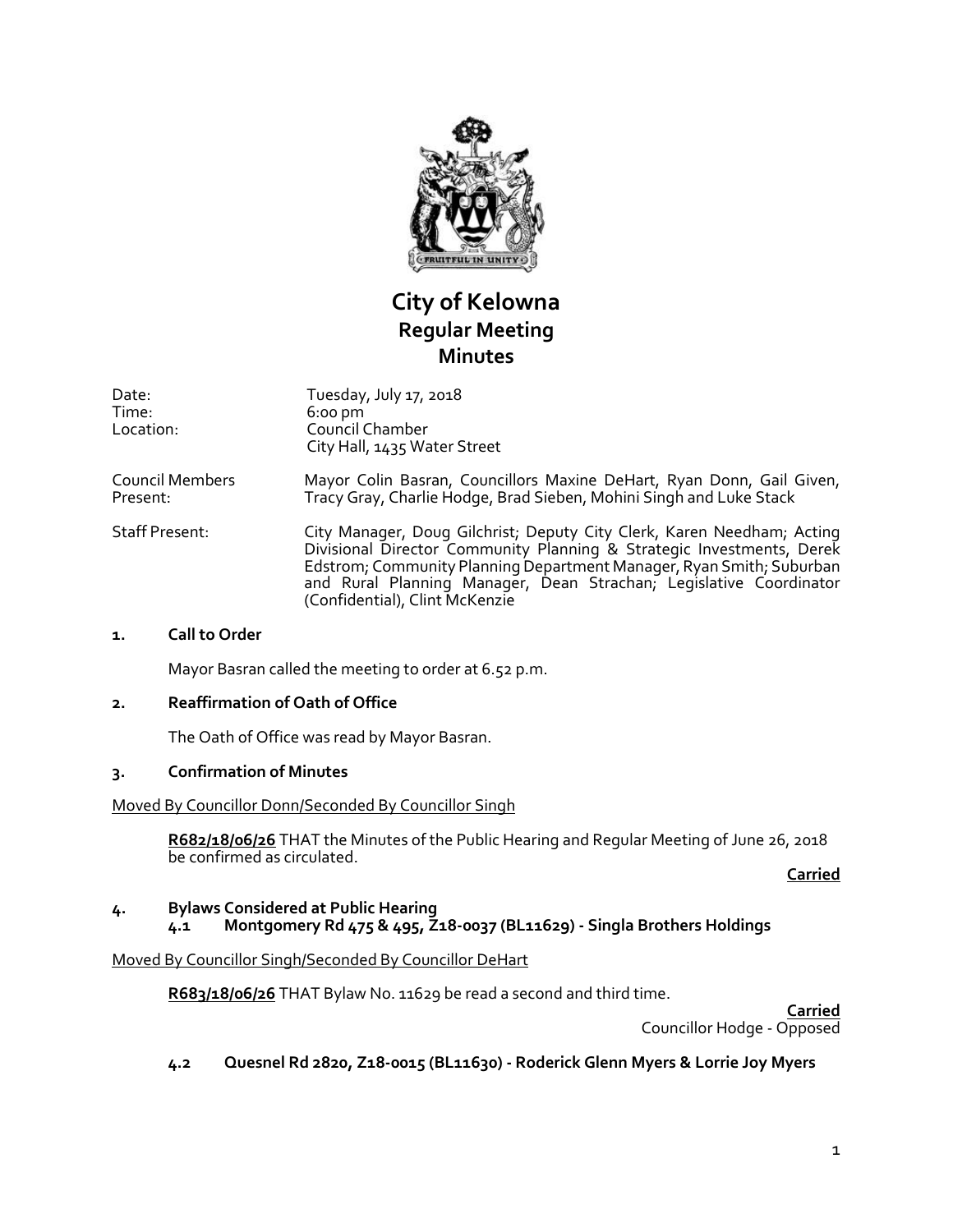## Moved By Councillor DeHart/Seconded By Councillor Singh

**R684/18/06/26** THAT Bylaw No. 11630 be read a second and third time.

# **4.3 Clifton Rd 1140, Z18-0022 (BL11631) - City of Kelowna**

Moved By Councillor Hodge/Seconded By Councillor Donn

**R685/18/06/26** THAT Bylaw No. 11631 be read a second and third time.

# **4.4 Harvey Ave 1033, Z18-0025 (BL11632) - The Howard-Fry Housing Society**

Moved By Councillor Hodge/Seconded By Councillor Gray

**R686/18/06/26** THAT Bylaw No. 11632 be read a second and third time.

**Carried**

**Carried**

**Carried**

## **4.5 Mountain Ave 1438, Z18-0031 (BL11633) - Laird and Debra Bowie**

## Moved By Councillor Hodge/Seconded By Councillor Donn

**R687/18/06/26** THAT Bylaw No. 11633 be read a second and third time.

## **Carried**

## **5. Notification of Meeting**

The City Clerk advised that Notice of Council's consideration of these Development Variance Permit Applications was given by sending out or otherwise delivering 187 statutory notices to the owners and occupiers of the surrounding properties on Tuesday, July 3, 2018. The correspondence and/or petitions received in response to advertising for the applications on tonight's Agenda were arranged and circulated to Council in accordance with Council Policy No. 309.

#### **6. Development Permit and Development Variance Permit Reports**

## **6.1 Tower Ranch Dr 1511, DVP18-0081 - Parkbridge Lifestyle Communities Inc.**

Staff:

- Displayed a PowerPoint Presentation summarizing the application and responded to questions from Council.

The City Clerk advised that no correspondence was received.

Mayor Basran invited anyone in the public gallery who deemed themselves affected to come forward, followed by comments of Council.

#### David Gibson, Whispering Pine Drive, Applicant

- Confirmed same variance in phases one and two
- Confirmed that they worked with staff and implemented their recommendations Gallery:

No one from the gallery came forward.

There were no further comments.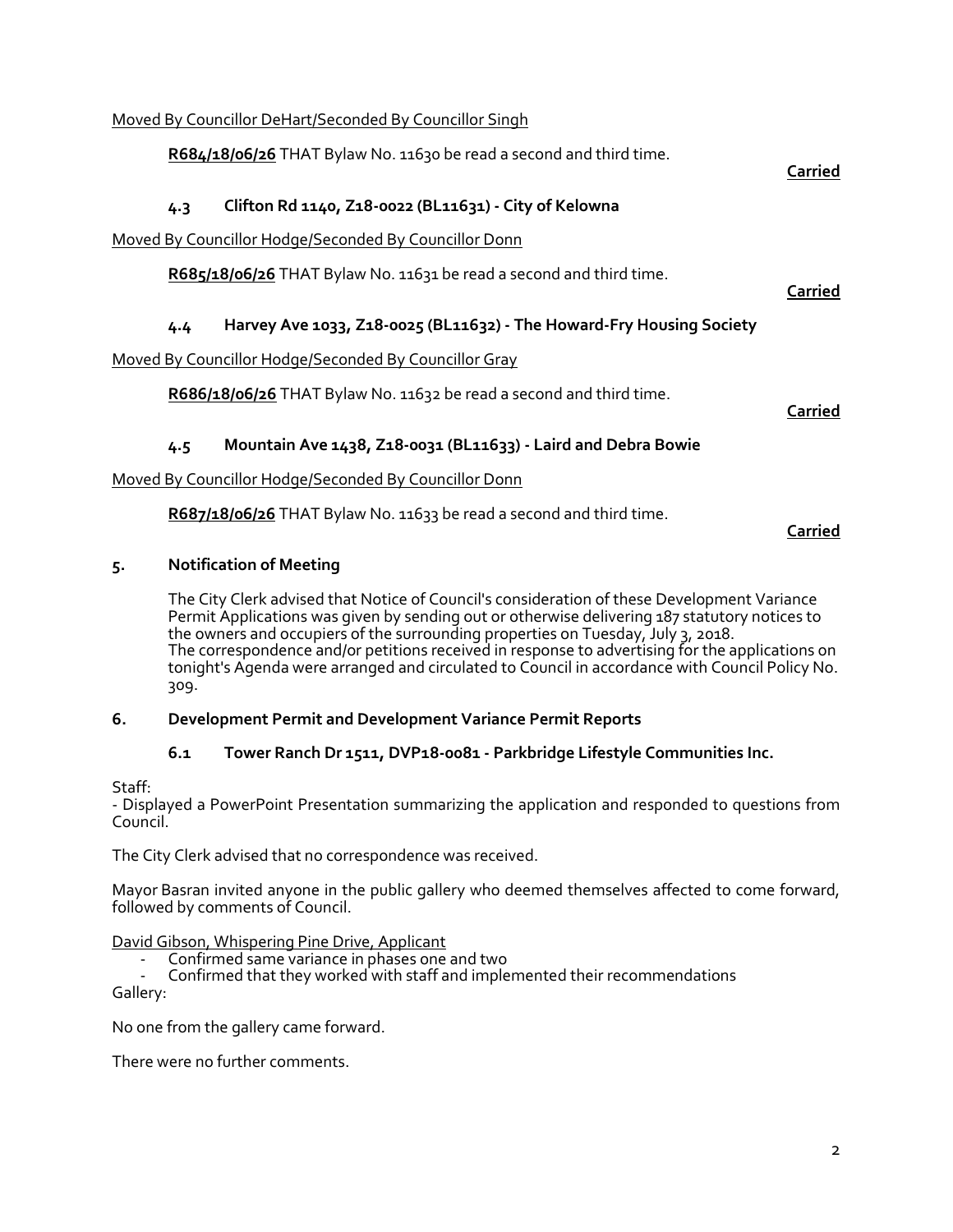#### Moved By Councillor Stack/Seconded By Councillor DeHart

**R688/18/06/26** THAT Council authorizes the issuance of Development Variance Permit No. DVP18-0081, for portions of Lot A, Section 31, Township 27, Osoyoos Division Yale District, Plan EPP66524, Except Strata Plan EPS2195 (Phase 2), located at 1511 Tower Ranch Drive, Kelowna, BC.

AND THAT variances to the following sections of Zoning Bylaw No. 8000 be granted:

#### **Section 13.5.6 (c): RU5 – Bareland Strata Housing** *(Development Regulations)*

To vary the site front yard from 4.5 m permitted to 3.0 m proposed, for the following proposed Lots of the proposed subdivision as set out in Schedule "A" and Schedule "B" attached to the Report from the Community Planning Department dated July 17, 2018, with the exception that a garage or carport shall be no less than 6.0 metres from a curb or sidewalk:

proposed Lot 91 to 103;

proposed Lot 106 to 122;

proposed Lot 124 and 125;

proposed Lot 130 to 136; and

proposed Lot 147 to 160.

To vary the site front yard from 4.5 m permitted to 1.5 m proposed, for the following proposed Lots for the following proposed Lots of the proposed subdivision as set out in Schedule "A" and Schedule "B" attached to the Report from the Community Planning Department dated July 17, 2018, with the exception that a garage or carport shall be no less than 6.0 metres from a curb or sidewalk:

proposed Lot 104 and 105; and

proposed Lot 137 to 146.

AND FURTHER THAT this Development Permit is valid for two (2) years from the date of Council approval, with no opportunity to extend.

**Carried**

#### **6.2 Union Rd 1975, DP18-0117 & DVP18-0118 - Sarancorp Developments Ltd. & 1126101 BC Ltd.**

Councillor Luke Stack:

Declared a conflict of interest and left the meeting at 7:06 p.m. as his employer owns the adjacent property.

Staff:

- Displayed a PowerPoint Presentation summarizing the application and responded to questions from Council.

The City Clerk advised that the following correspondence was received:

**Letter of Comment:** Kenneth P. Cappos, Casorso Rd.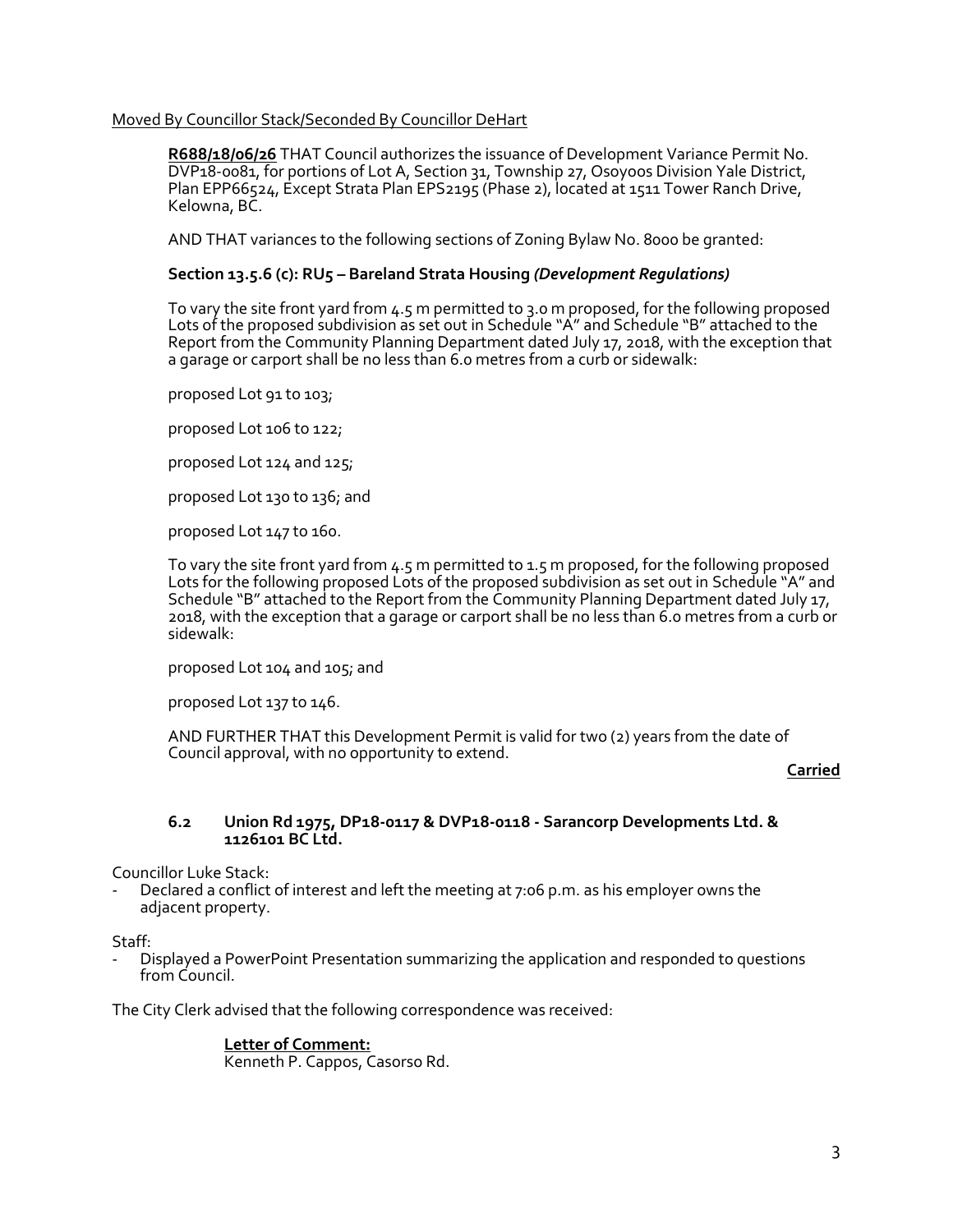Mayor Basran invited anyone in the public gallery who deemed themselves affected to come forward, followed by comments of Council.

Paul Shuster, Tanemura Crescent, Applicant

Confirmed the two blank walls shown in the image in the application is a section cut to show the different elevations around the building site.

Gallery:

#### Resident, Arborview Drive

- Concerned with left in and out from property onto a busy road.
- Requested that Union Road have a future median with right in and out.

There were no further comments.

#### Moved By Councillor Donn/Seconded by **Councillor Sieben**

**R689/18/06/26** THAT Council authorizes the issuance of Development Permit No. DP18-0117 for Lot 27 Section 4 Township 23 ODYD Plan KAP51847, located at 1975 Union Road, Kelowna, BC subject to the following:

The dimensions and siting of the building to be constructed on the land be in accordance with Schedule "A,"

The exterior design and finish of the building to be constructed on the land, be in accordance with Schedule "B";

Landscaping to be provided on the land be in accordance with Schedule "C";

The applicant be required to post with the City a Landscape Performance Security deposit in the form of a "Letter of Credit" in the amount of 125% of the estimated value of the landscaping, as determined by a Registered Landscape Architect;

AND THAT Council authorize the issuance of Development Variance Permit DVP18-0118 for Lot 27 Section 4 Township 23 ODYD Plan KAP51847, located at 1975 Union Road, Kelowna, BC;

#### **Section 14.5.5 (c) Development Regulations – Height**

To vary the height of the building from  $2\frac{1}{2}$  storeys permitted to 3 storeys proposed;

AND FURTHER THAT this Development Permit and Development Variance Permit is valid for two (2) years from the date of Council approval, with no opportunity to extend.

**Carried**

#### **7. Reminders**

Mayor Basran:

- Congratulated Deputy City Clerk, Karen Needham on being recognized by the Local Government Management Association of British Columbia for her dedication as Co-Chair of the Elections Advisory Committee and helping prepare over 300 local government election officers for the upcoming election.